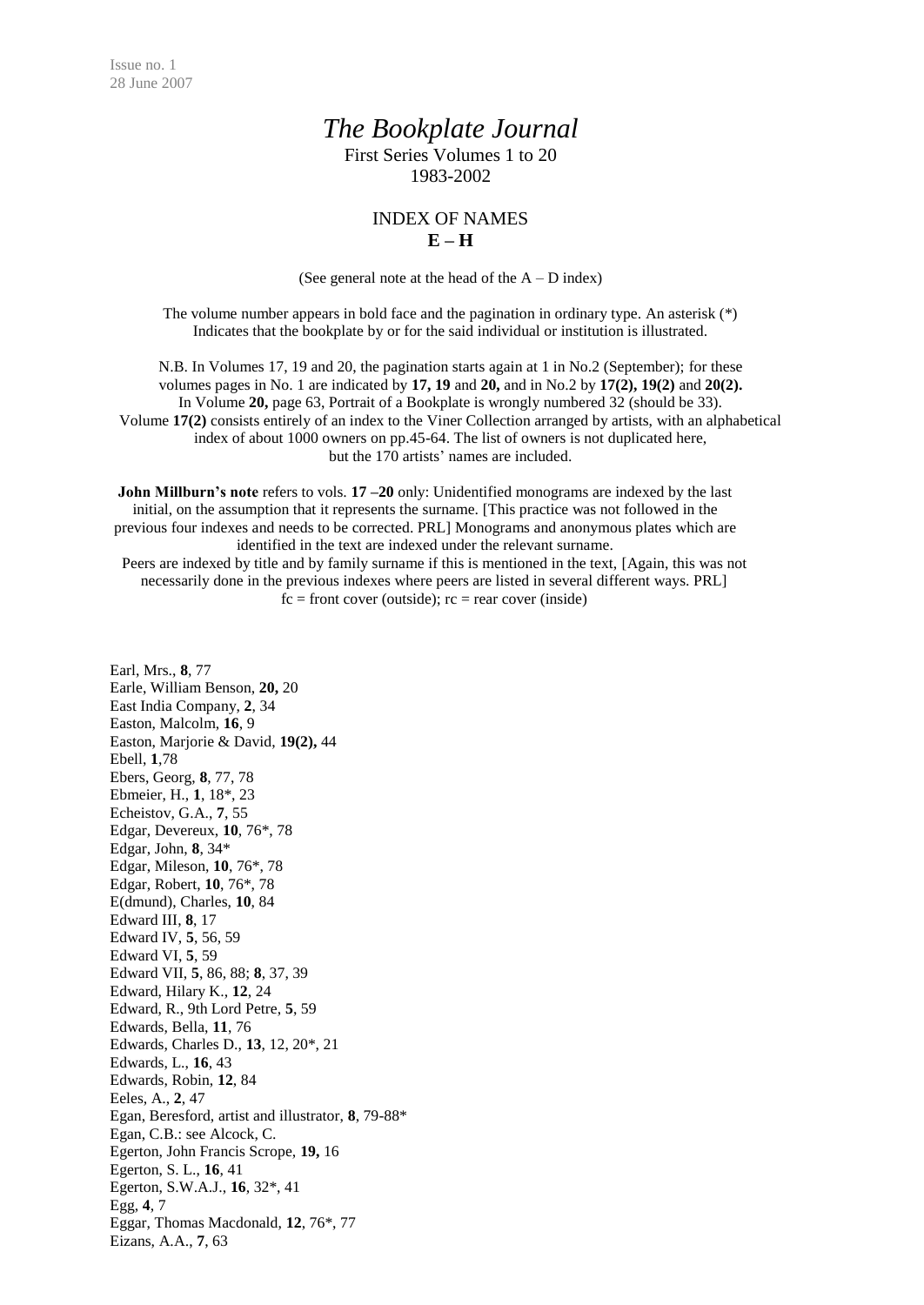Eichendorff, J., **3**, 14 Ekkje, Urd, **14**, 94 Ekvall, N., **3**, 22 Eldon, Lord, **3**, 78 Eldred, Charles E., **17(2),** 12 Eliot, T.S., **3**, 31 Elizabeth I, Queen, **1**, 72; **5**, 37, 61; **8**, 93 Elizabeth II, Queen, **3**, 35 Elliott, G., 1st Baron Minto, **5**, 69; **6**, 86 Elliott, Dr G. B., **11**, 30\* Ellis, J., **2**, 31, 35 Ellis, J. M., **16**, 41 Elmsley, Mrs., **7**, 24, 25\* Elphinstone, George Keith, Viscount Keith, **8**, 28 Elphinstone, Hester Maria, Viscountess Keith, **8**, 28 Elrington, Charles Richard, **9**, 69 Else, John G., **9**, 67 Elstob, E., **6**, 15 Elston, A. J., **16**, 45 Elton, I., **2**, 35 Elvin, C.N., **5**, 71; **8**, 40 Elwood, G.M., **6**, 13 Emanuel, Frank Lewis, **5**, 95; **17(2)**, 12 Empson, Elisabeth, **13**, 64 Empson, Patience, **13**, 62, 64, 79, 81\* Emslie, John Philipps, **17(2),** 12 Endadurova, E., **6**, 68 Engberg, J., **3**, 93\* Engels, F., **4**, 72 Engen, R.K., **4**, 46-48 Epstein, J., **3**, 31 EQIE, **12**, 95, 96 Equitable Life Assurance Society, **1**, 11\* Erdey, A., **2**, 50 Erem, Mehmer, **15**, 94\* Erie, W., **3**, 80 Erler, Georg, **10**, 95 Errington, Francis H. L., **14**, 75 Erskine, T., **3**, 80 Escourt, Thomas, **17,** 37\*-38 Esher, Antoinette, **20(2),** 7\* Espin, J., **6**, 47 Espin, Thomas, **6**, cover\*(i), 45-47\* Essex, Robert Devereux, 2d Earl of, **8**, 93 Etchcraft Company, **19,** 37-39\* Este, Margaret, **11**, 3, 4\* Eton College Library, **1**, 6\* Euan-Smith, Col. Sir Charles, **20(2),** 54\* Eunson, R., **1**, 30\* Evans, C. T., **1**, 27 Evans, Frederick H., **18,** 8\*, ,12, 13\*, 14 Evans, Rev. George Eyre, collector, **8**, 92 Evans, Sebastian, **17(2)**, 12 Evdokieia, Tsaritsa, **6**, 58 Eve, George William, etcher, **1**, 32; **2**, 23, 25, 67, 70\*, 95, 96; **5**, 2, 61, 65; **6**, 2, 87; **8**, 17, 19\*; **11**, 87; 12, 13; **17(2),** 12 Evelegh, Olive, **16**, 41 Everett, R., **8**, 12 Everetts Advertising, **13**, 43 Evetts, L., **7**, 55 Exeter College, Oxford, **12**, 65, 66\* Exeter, John Cecil, 5th Earl of, 8, 21 Exley, James R. G., engraver, **2**, 21, 23-28\*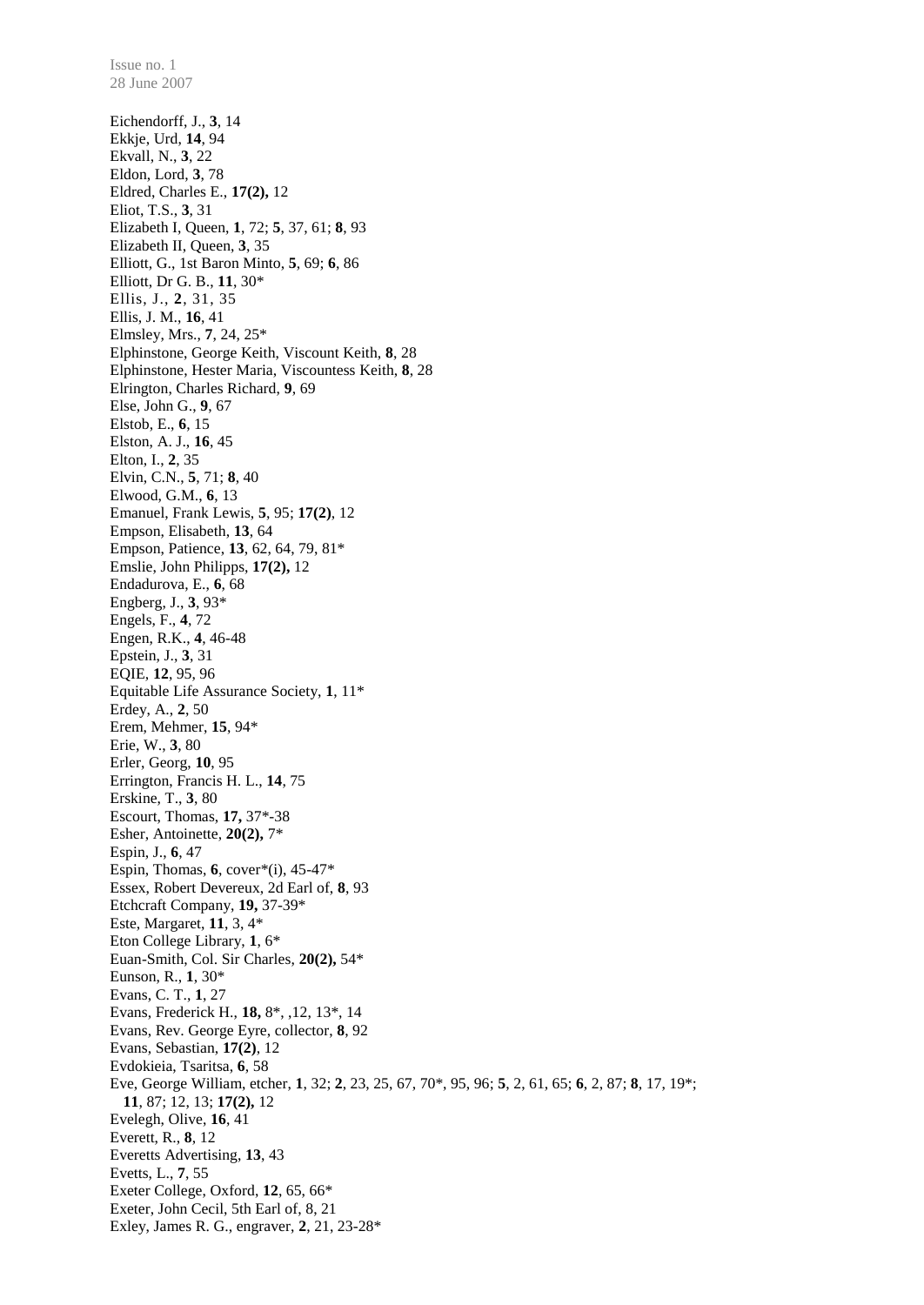Ex Libris Journal, **9**, 5; 11, 20, 51 Ex Libris Society, **9**, 1; 10, 13, 15; 12, 36 Eyre, R., **3**, 67, 80 Eyton, Joseph Gualteri King, **20(2)**, 17 Ezekiel, Abraham & Sarah, **9**, 16 Ezekiel, Ezekiel Abraham, engraver, **6**, 4; **9**, 16-35\*; **18,** 110\*, 111 Faden, W., **4**, 45 Fairclough, Wilfred, **9**, 8-15 Fairfax-Lucy, Alice, **12**, 79, 80\* Fairlie, James Ogilvy Reginald, **19,** 16 Faithorne, William, engraver, **5**, 51; **6**, 4, 15; **12**, 58 Falkiner, John McIntire, **19,** 17\* Falkirk Library, **16**, 45 Falmouth, Viscount, **13**, 53\* Fane, J., **2**, 35 Faraday, M., **2**, 25 Farhill, William, **17,** 38 Farleigh, John, engraver, **3**, 45; **6**, 2; **8**, 67; **19(2),** 41 Farmer, Thelma, **19,** 36\* Farnham, Henry Maxwell, 7th Baron, **8**, 23 Farquhar, Sir H.T., 4th Bart., **7**, 16 Farquhar, J.E.M., **2**, 13\*, 14, 17 Fasal, B., **3**, 6\*, 13, 14 Favorskii, V., **1**, 87; **4**, 65\*-67; **7**, 55 Fearon, William Robert, **19,** 17 Federation Internationale des Societies d'Amateurs d'Ex-Libris, **11**, 89 Fedorovna, Empress Alexandra, **3**, cover\*, 56, 62 Fedorovna, Elizaveta, **3**, 59; **16**, 46\*-48 Fedorovna, Empress Maria, **3**, 52, 55, 56, 58\* Fedorovna, Olga, **3**, 57 Feichtinger, L., **1**, 63 Feiwel, B., **4**, 79, 80 Fekula, A., **3**, 64 Feldman, L.D., **1**, 67 Felkerzam, A.E., **3**, 61-64 Fellowes, David Coulson, **20(2),** 17, 18\* Fellowes, Thomas H. Buder, **20(2),** 52\*-53 Felsenstein, G., **1**, 20\*, 23 Felsenstein, M., **1**, 23 Felsenstein, R., **1**, 23 Fenwick, John, **6**, 13 Fernandez, C.A., **8**, 95-96 Ferdinand, of Saxe-Coburg Gotha, King of Bulgaria, **19(2),** 60\*, 61 Ferencevych, R., **4**, 55, 56, 58 Fergusson, Mary, **19,** 18 Fern, William, **10**, 41\*, 42 Ferrand, W., **5**, 25 Ferrata, E., **5**, 7 Ferrers, Washington, 2d Earl, **8**, 92 Fery, A., **4**, 63,65\* Ffrench, Katherine E., **7**, 85 Ffrench, R., **7**, 85 Fielden, Ramsay Robert, **19,** 17-18\* Fife, A.W.G. Dutt, 1st Duke of, **8**, 14 Figgins, Vincent, **14**, 3, 5 Filipek, F., **4**, 75, 79 Finberg, Alexander, **16**, 3, 5, 6 Fincham, Edgar F., **17(2)**, 12 Fincham, Henry Walter, author and collector, **1**, 79, 90; **2**, 39, 43; **4**, 5, 7, 14, 46, 48; **6**, 1, 2, 29, 40, 47; **7**, 46; **8**, 6; **11**, 50, 51, 87; **12**, 52 Fingesten, Michel, **3**, 47-48\*; **10**, 7, 8 Finlay, Ian Hamilton, **18,** 91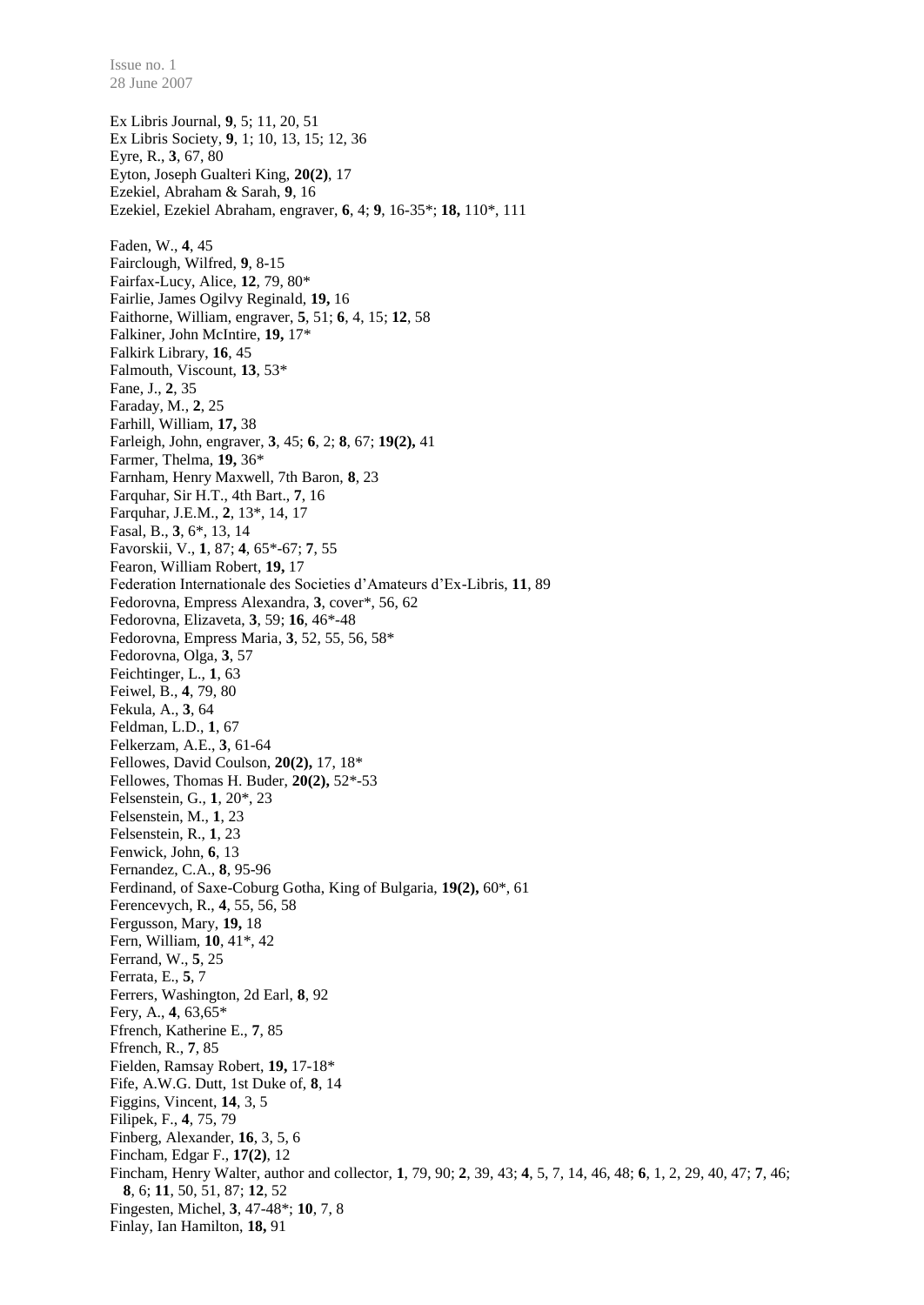28 June 2007 Finn, **16**, 41 Fiott, E., **2**, 35 Firth, ML.,**2**,96 Fischer, R., **4**, 75, 79 Fisher, Dorothy C, **7**, 35\*, 36, 38 Fisher, John, Bishop, **8**, 19 Fisher, S.T., **5**, 93\* Fisher, W.E., **4**, cover\* Fisher & Sperr, **11**, 85 Fishmongers' Company, **2**, 35 Fiske, R.C, **5**, 72 Fitch, William Stevenson, **10**, 84 FitzGerald, John, **10**, 84 Fitzgerald, Margot, **13**, 28 FitzGerald Will(ia)m, **11**, 7 FitzRoy, Sir Almeric W., **7**, 16 Fitzroy, Charles (Lord Southampton), **10**, 59\*, 60 FitzRoy, Francis H., **7**, 16 FitzRoy, Hon. Gertrude D., **7**, 16 Fitzwilliam, Lord, **1**, 78 Fitzwilliam Museum, The, **4**, 49 Fleming bookplates, **14**, 53 Fleming, Daniel, **14**, 55 Fleming, J.D., **6**, 73 Fleming, L. & K., **16**, 41 Fleming, Sir William, **14**, 53 Fletcher, Sir G., **6**, 66 Fletcher, Hanslip, **20(2),** 4 Fletcher, W.Y., **6**, 29 Flett, R.L., **8**, 56\*, 61 Flower, Charles, Lord Battersea, **20,** 15, 16\* Flower, Desmond, **12**, 68 Flower, Margaret, **12**, 68\* Floyer, -, **6**, 30, 31 \* Floyer, Sir John, **6**, 30 Fludyer, Samuel, **10**, 74 Foley, W., **1**, 70-73 Folkstone, A., **4**, 43 Fonnereau, Philip, **10**, 81 Fontbona, Françesc, **8**, 96 Forbes, G., **2**, 35 Ford, A.P., **2**, 17 Ford, E. E., **2**, 17 Ford, Henry Justice, artist, **5**, 29; **17(2)**, 13 Ford, J., **19(2),** 14\*, 15 Ford. Rev. James, **10**, 84 Ford, L.G.B.J., Dean, **5**, 26, 28\*, 29 Ford, Peter, **14**, 2\*, 96 Ford, W., **2**, 35 Forestier-Walker, Gen. Sir Edward Walker, **20(2),** 47, 48\* Forman, H.B., **4**, 12\*, 13 Forman, Henry, **8**, 71 Forman, Maurice Buxton, **8**, 66\*, 69, 71 Forrest, Douglas Oswald, **12**, 24 Forsberg, E., **3**, 93\* Forsberg, K.E., **3**, 24, 49, 50, 91\*-93 Forstenzer, G., **4**, 77, 79 Forstenzer, L., **4**, 77, 79 Forster, J., **3**, 70\*, 72 Fortescue, John, **2**, 35; **3**, 67 Fortescue, Jane, **7**, 5, 16 Forster, J., **2**, 35

Fortinskii, S.P., **7**, 54

Issue no. 1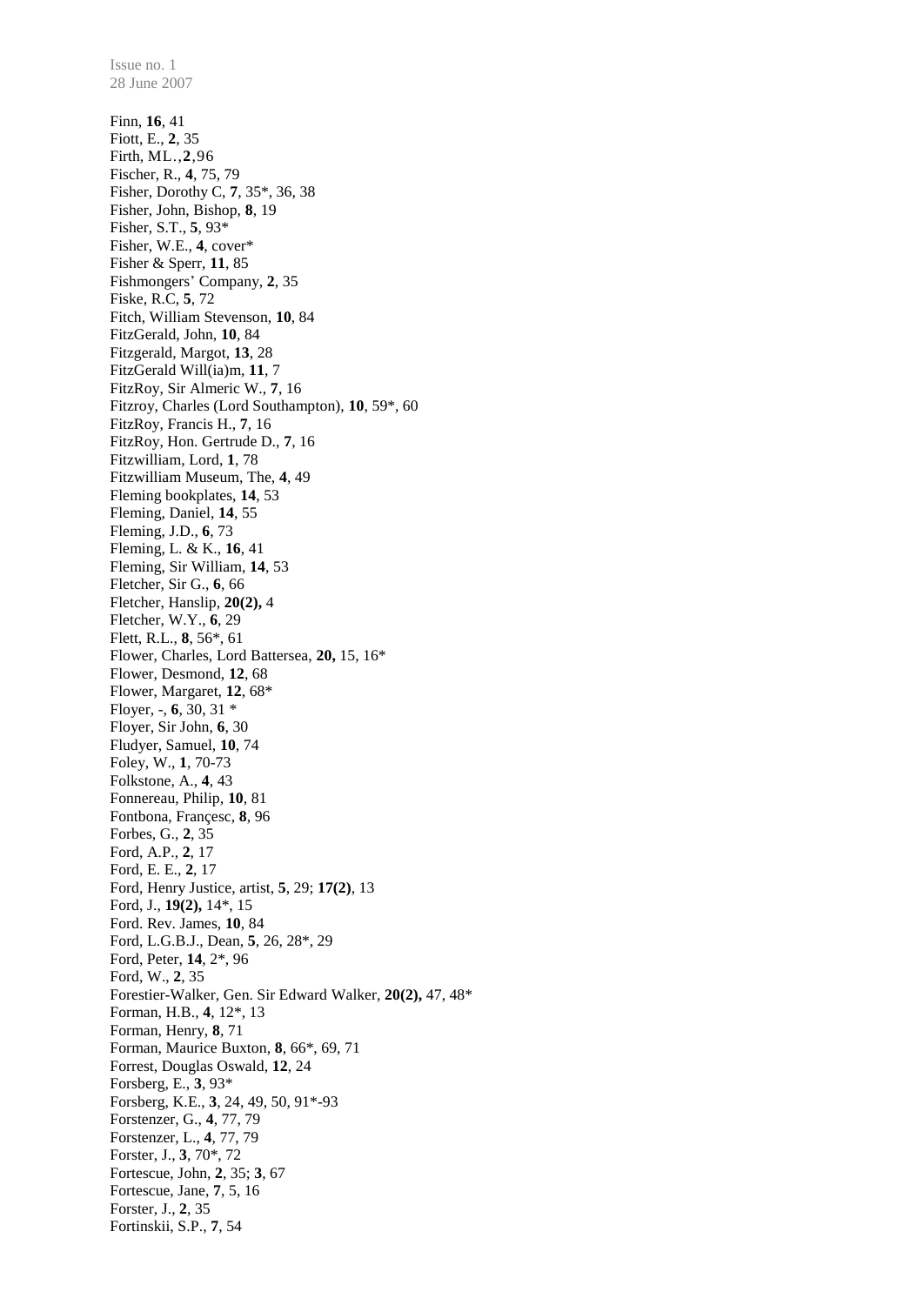Foster, Aida, **11**, 76, 77\* Foster, Peter, **8**, 41 Foster, Will, Foster, William Henry, **9**, 2; **17(2),** 13 Foulstone, A., **4**, 43 Fowler, Harry Alfred, **15**, 28, 29\* Fowler, Sir Richard, **5**, 53 Fowler, T., **5**, 53, 54\*; **6**, 87 Fox, armorial, **5**, 56 Fox, Carolina Georgina, Baroness Holland, **6**, 25 Fox, Charles, **6**, 87; **14**, 61 Fox, Charles J., **5**, 65; **6**, 25, 87\*; **14**, 60\*, 61 Fox, Elizabeth Valentine, **15**, 10\*, 16 Fox, Henry, **6**, 25\*, 87 Fox, J., **5**, 65 Fox, Sir Stephen, **5**, 65; **6**, 25 Fox-Strangways, G.S.H., 6th Earl of Ilchester, **5**, 65 France, A., **4**, 94 France, G.C, **6**, 4, 8, 9\* Francesca, **4**, 68 Francke, H., **2**, 49-50 Frank, Louis, **19,** 18 Frankau, Pamela, **18,** 86\* Franke, R., **2**, 77; **3**, 11 Franklin, Benjamin, **8**, 94 Franks, Sir Augustus Wollaston, **1**, 10\*, 27, 35, 39, 49, 90; **2**, 29, 31, 33.43; **3**, 21; **4**, 5; **11**, 50-51 Franz Josef, Emperor, **1**, 89 Fraser, Col., **2**, 35 Fraser, Claud Lovat, **6**, 2; **17(2),** 14 Fraser, Hugh & Antonia, **20(2),** 18\*, 19 Frean, David, **9**, 3, 4\* Freebairn, A. R.. **16**, 54 Freedman, Barnett, **14**, 13 Freeman, Denis, **11**, 77 Freer, John, **16**, 22\* French, Edwin Davis, **1**, 32; **4**, 49; **17(2)**, 14 Freire-Marreco, A., **6**, 7 Frere, W., **3**, 80 Friend, George Taylor, engraver, **1**, 9; **2**, 95; **5**, 2, 77; **6**, 2, 88; **8**, 89; **12**, 39\*, 65; **13**, 55; **17(2)**, 14 Frith, W. P., **4**, 7 Frolov, V. A., **7**, 55 Frost, C., **6**, 47 Frost, Harry L., **12**, 24 Frost, R., **4**, 52 Fry, Edward, **14**, 3, 5 Fry, William, **20,** 20\* Fryer, Frederick, **8**, 89 Fuller, G. W., **1**, 91, 95 Furusawa, I., **4**, 26\*, 27 Fydell, T., **2**, 35 G., R., **20(2)**, 19 Gabin, J., **2**, 75 Gabrielli, Don Mario & Charlotte, **17**, 18\*, 19 Gabszewicz, Ariton Granville, **12**, 24 Gage, A. R., **16**, 67, 69\* Gage, Samuell, **8**, 6 Gage, Sir Thomas, **14**, 48\*(facing); **16**, 67, 69\*; **19(2),** 9, 10\*, 11, 13 Gagliardo, Ruth, **7**, 37 Gaillard, Dr, **15**, 21, 30, 31\* Gainsborough, Earl of, **13**, 56 Gainsborough, Thomas, **9**, 41; 10, 81 Gaisford, Thomas, **12**, 86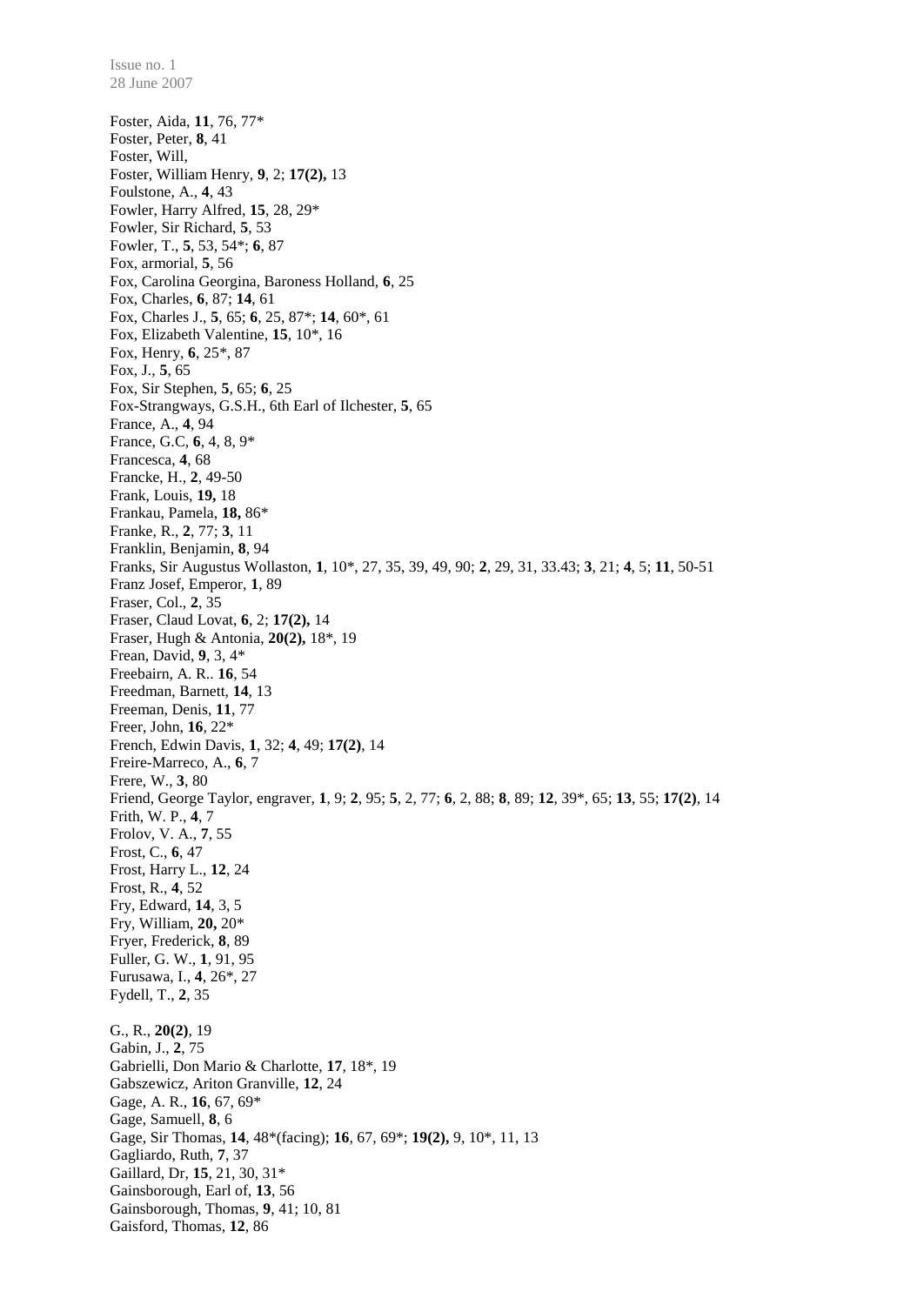Galambos, F., **4**, 63 Galarnyk, G., **4**, 55, 58 Galarnyk, I., **4**, 55, 58 Gale, **16**, 41 Gale, Henry, **10**, 60, 61\*, 62 Gale, Norman, **8**, 77 Galewski, H., **4**, 77, 79 Galland, J. F., **16**, 41 Gallatin Beardsley Collection, **18,** 15 Galli, A., **1**, 55 Galloway, Col. Andrew Strome Ayers, **12**, 24 Galloway, Jean Caroline, **12**, 24 Gallwey, Sir Lionel Thomas, **10**, 18 Gallwey, Mary Theresa, **10**, 18 Gallwey, Neptune Blood, **10**, 18 Gallwey, Thomas, **10**, 18 Gallwey, Sir Thomas Lionel, **10**, 19\*, 26 Ganz, Paul, **5**, 44 Garbett, C., Archbishop, **5**, 26 Garden, F., **11**, 51 Gardiner, Henry Rodbard, **10**, 83 Gardiner, Robert Septimus, **19,** 18, 19\* Gardner, W.H., **8**, 55 Garlick, K., **5**, 5 Garrett, A., **3**, 29 Garrett, Albert, **7**, 27; **8**, 67 Garrett, Charles, **19,** 47-48\*-50 Garrett, E.H., **8**, cover(2)\* Garrow, W., **3**, 80 Garstin, N., **3**, 84, 89 Garvice, Isabel, **11**, 77 Garvock, Gen. Sir John, **18,** 40, 41\* Gaskin, A., **2**, 95 Gaskin, Arthur Joseph, **17(2),** 14 Gaskin, Mrs. A.: see France, G. C. Gason, W. F., **11**, 64, 65\* Gasperi, R., **4**, 58 Gatchino, **3**, 64 Gaudaen, G., **1**, 53-64, 95 Gault, M., **2**, 96 Gauntlett, Caroline, **17,** 46 Gavin, Hector, Sr., engraver, **6**, 4 Gavin, Hector, Jr., engraver, **6**, 4 Gay, John, **6**, 15 Gaylord, L., **8**, 12 Gayton, F., **5**, 11 Gee, Henry, **6**, 47; **17(2)**, 11 Geiger, Willi, **10**, 5 Gelbke, Georg, **10**, 7, 8 Gent, Thomas, **2**, 43; **5**, 30, 31\*, 32\* 'Gentle Art of Making Enemies', **15**, 3 Geoghegan, D., **16**, 41 George I, King, **4**, 43 George II, **8**, 92 George III, **5**, 85; **8**, 18, 22 George IV, **5**, 81; **8**, 21, 24, 30 George V, **5**, 88; **8**, 18, 36, 39 George VI, **5**, 81 George, M.M., **5**, 100\* Gere, Ch., **2**, 95 Germany, Embassy of Federal Republic of, **1**, 23 Gerster, L., 5, 44 Gertler, Mark, **13**, 63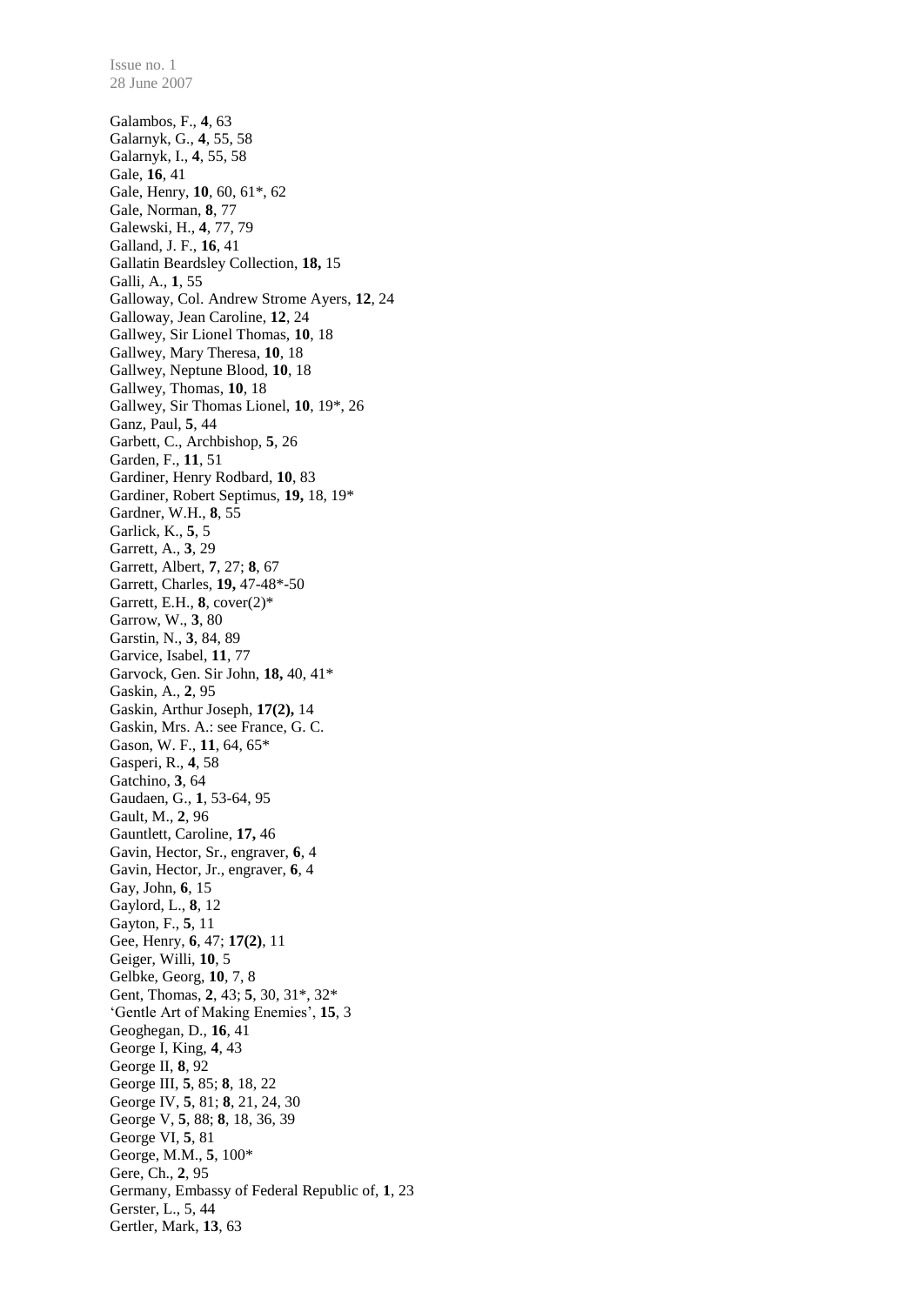Issue no. 1 28 June 2007

Gibbings, Elisabeth, **13**, 64 Gibbings, Moira, **13**, 63, 64 Gibbings, Patrick, **13**, 79 Gibbings, Robert, engraver, **1**, 12\*, 13, 46; **3**, 31,45, 84, 89; **6**, 2; **13**, 49, 62-81; **18,** 86\*, 87 Gibbon (?), **17,** 38 Gibbons, A. A., **2**, 15-17\* Gibbs, G., **2**, 74\* Gibbs, Joseph, **9**, 40-41 Gibbs, V., **3**, 77 Gibson, James, **20,** 21\* Giffard, G.C, **7**, 15 Gifford, N., **4**,44 Gifford, R., **3**,77 Gilbert, Roswell Ward, **19,** 37\* Giles, D., **2**, 35 Gill, Eric, engraver, **1**, 5-7\*, 29, 31, 46, 47; **3**, 31, 45, 46, 84-87, 89; **4**, 40, 48, 90; **5**, 49, 91, 92\*, 98-100; **6**, 2, 77; **11**, 74; **12**, 59, 60, 61, 62, 64, 65, 68, 72, 73, 75, 78, 79; **13**, 3, 49, 63, 75, 76; **17(2),** 14; 20, 10, 11\* Gill, Mary, **12**, 59 Ginsberg, L., **4**, 78 Gillespie, Lt.-Col. Alexander, **19,** 18-19 Gillespie, John Douglas, **12**, 24 Gillespy, Ethel Cassels, **17(2),** 14 Gillies, Andrea, **12**, 24 Gillies, Iain C. L., **12**, 24 Gilpin, George, **17(2),** 14 Gilpin, Sawrey, **17(a),** 14 Gingras, Gustave, **12**, 24 Ginzburg, L., **4**, 62 Giotto di Bondone, **4**, 61, 62 Giovanna, Queen of Bulgaria, **19(2)**, 63-64\*, rc\* Girtin, T., **6**, 47 Givens, T. S., **16**, 41 Gladstone, H.J., **2**, 96 Glasgow, J., **2**, 5\*, 11, 14, 17 Glasgow, W., **2**, 5\*, 11, 14, 18 Glasgow Gallery and Art Museum, **8**, 56\*, 61 Gleeson, R.A., **5**, 92\* Glen, William, **13**, 12, 21 Gloag, John, **16**, 94\*-5 Glogau, 0., **4**, 76, 79 Gloucester, Henry, Duke of, **8**, 18, 22 Gloucester, William Frederick, 2d Duke of, **8**, 18 Gluck, C., **2**, 82 Gobert, R. de, **5**, 95 Goddard, Revd Mr. (John), **20,** 21 Godlewski, S.G., **1**, 68 Godley, Hon. Helen Sarah, **7**, 16 Godley, John, **7**, 16 Godley, J. Arthur, 1st Baron Kilbracken, **7**, 16 Godley, Katharine, **7**, 16 Godley, Sarah James, Lady Kilbracken, **7**, 16 Goethe, J.W., **2**, 82, 93, 94; **3**, 13 Gogarty, Oliver St. John, **19,** 19 Gogol, N., **2**, 82 Goldberg, Gerald Y., **17,** 7\*, 8\* Goldie, Cyril, **17(2),** 15 Goldring, Anne, **16**, 45 Goldsmith, Harry Price, **19,** 34\* Goldsmith, I. L., **2**, 35 Goldsworthy, W.L., **2**, 7,8\*, 11,18 Goldtrap, **2**, 35 Golesbrough, E., **3**, 67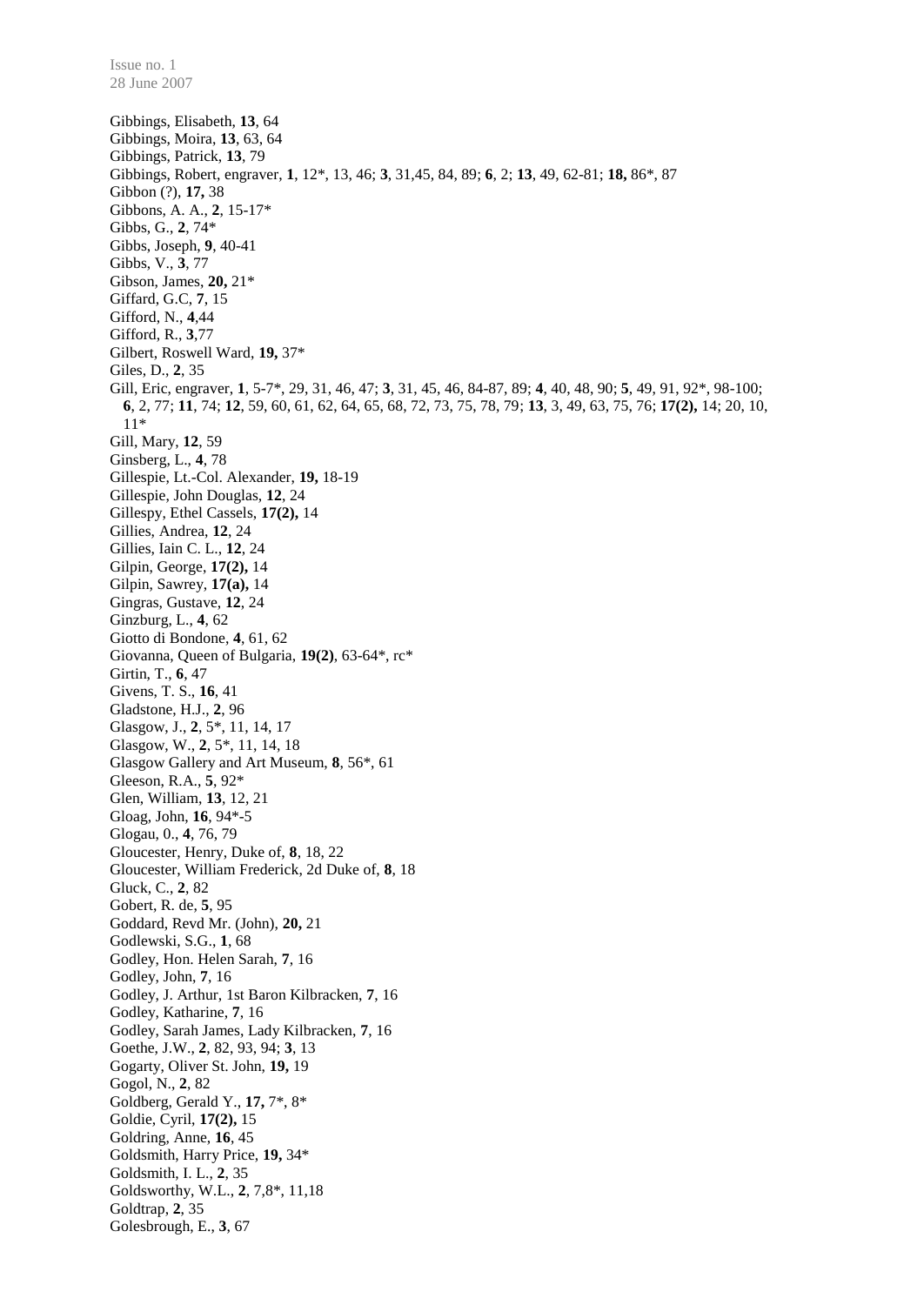Goliakhovskii, E.N., **7**, 55 Golitsyn, D.M., **2**, 79,80 Golitzyn, Prince, **13**, 95 Gooch, Ethel, **10**, 15, 16, 17\*, 26, 27 Goodacre, C., **5**, 3 Gooden, Stephen, engraver, **1**, 29; **2**, 27, 28\*54, 91; **5**, 5, 49; **6**, 4; **13**, 3; **16**, 74; **20(2),** 7 Goodenough, **16**, 41 Goodenough, Samuel, **12**, 24 Goodkind, H. M., **16**, 45 Goodman, P., **4**, 78; **5**, 96 Goodwin, H., **2**, 35 Gordon, Bank B., **18,** 88\*, 89; **19,** 32\*-43\* Gordon, G., **2**, 35 Gordon-Gilmour, R.G., **8**, 39 Gordon-Tombe, G.E., **4**, 92-94 Gore (anonymous), **12**, 57\*, 58 Gore, Edward, **20,** 21 Gore, Thomas, **6**, 18 Gorky, A.M., **2**, 82; **4**,61, 76-80\* Gormanston, 14th Viscount: see Preston, J. Gorst, Bertha, **17(2),** 15 Gotha, **3**, 92 Gough, Gen., **18,** 40 Gough, Hugh, 1st Viscount, **5**, 80\*, 81; **6**, 87 Gough, John, **8**, 71 Gough, Shane H. M., Viscount, **6**, 87 Gould, Sir Francis Carruthers, **17(2)**, 15 Gould, W.S.B., **1**,70 Gourlay, **2**, 35 Gowan, **4**, 5 Gowen, George W., **20(2),** 19\* Gowen, William E. W., **20(2),** 19, 21\* Gower, Baron, **15**, 88 Gower, J., **4**, 61 Grabar, I.E., **1**,87 Grabhorn Press, **1**, 11\*, 13 Graf, F., **3**, 8\*, 14 Graf, Louis & Heinrich, **10**, 5 Graff, M.M., **4**, 52 Graham, Duke of Montrose, **2**, 35 Grainer, John, **20,** 22\* Grant, **20**, 10, 11 \* Grant, Alexander, **18**, 19-20\*-22 Grant, Douglas, **20(2)**, 19, 34\* Grant, Ludovic, **18**, 19, 20 Granville, Lord, **10**, 84 *Graphia*, **14**, 2 Gravelot, **12**, 85-88 Graves, John Samuel, **14**, 31\*, 32 Graves, Morgan, **10**, 63, 64 Graves, Rev. Richard, **10**, 64 Graves, Richard Morgan, **10**, 62\*, 63, 64, 65 Graves, Sir Thomas, **14**, 30, 32 Graves, Walwyn, **10**, 64\*, 65 Graves' Dictionary, **10**, 12, 13 Gray, A. Stuart, **7**, 8 Gray, George Kruger, **6**, 4; **17(2)**, 15 Gray, J., **3**, 46 G(ray), J. H. & D. A., **10**, 27\*, 28 Gray, Joannis M., **17(2),** 17 Gray, Walter de, Archbishop, **5**, 21 Mrs Gray's Circulating Library, Guernsey, **9**, 26\* Greaves, Kevin, **12**, 24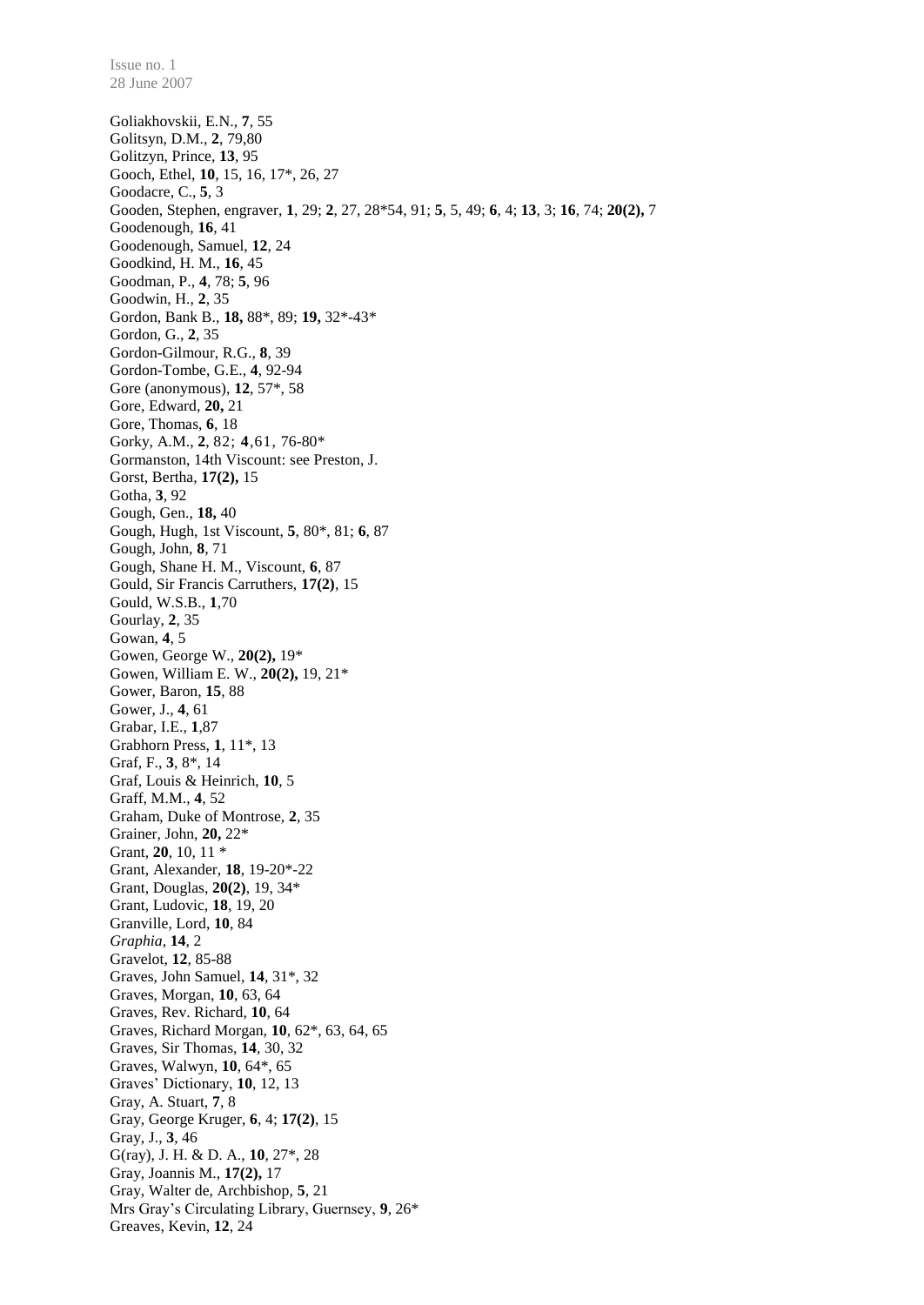Green, A(nthony) V(ictor), **19(2),** 44 Green, B., **18**, 47 Green, Clinton, **19(2),** 44 Green, Sir Edward, Bart., **5**, 30 Green, F.W., **5**, 30 Green, Gavin, **19(2),** 44 Green, Graham, **11**, 74 Green, Henry, **17,** 3 Green, John, **12**, 55; **20,** 22 Green, John V., **19,** 40\* Green, Mary & Lewis, **19(2),** 39\*, 44 Green, N., **4**, 91 Green, Valentine, **6**, 48 Green, William Curtis, **7**, 16 Greenaway, Kate, artist, **6**, 2; **8**, 77, 78\*; **10**, 69; **17(2)**, 15 Greene, Agatha R., **14**, 74\*, 74 Greene, Anne E., **14**, 74\*, 77 Greene, Carleton, **14**, 72\*, 77 Greene, E. Walter, **14**, 77 Greene, Edith Anne, **14**, 71-84; **17(2),** 15,16 Greene, Edward Allan, **14**, 77 Greene, H. Carleton, **14**, 77 Greene, Pauline Anne, **12**, 80\* Greenwood, Foster, **16**, 41 Greenwood, Melissa H., **7**, 3\* Greg, E.W., **1**, 39 Greg, Esther, **6**, 74 Gregory, Lady Isabella, **14**, 73, 76\*, 77 Gregory, R., 2, 31, 35 Grey, Charles, 2d Earl, **8**, 30 Grey, W. de, **3**, 76 Gribble, Flora M., **14**, 79 Gribble, Mabel B., **14**, 78\*, 79 Gribelin, Jacob, engraver, **6**, 15 Gribelin, Simon, engraver, **6**, 2, 15-40 Gribelin, S. (son), **6**, 16 Grierson, George, **9**, 54\*, 55 Grierson, R., **4**, 40 Grieve, Alan & Helen, **11**, 77 Grieve, M., **2**, 67 Grieve, W. P., **16**, 41 Griggs, W., **6**, 28; **8**, 19; **11**, 86 Grignion, Charles, **10**, 64 Grimm, A.I., **3**, 53 Grimm, R.A., **3**, 53 Grimsdale, G., **2**, 7 Grimson, James Viscount, **17,** 38 Grocyn, W., **4**, 61 Grogan, Overstreet, **11**, 54 Grosschmid, Geysa, **13**, 85, 86\*, 92 Grosschmid, Pamela Anna, **12**, 24; **13**, 85, 86\* Grosvenor, Lady, **16**, 32\*, 41 Grosvenor, Lady Constance, **6**, 37 Grosvenor, Hugh, 1st Duke of Westminster, **6**, 88 Grosvenor, Hugh R.A., 2d Duke of Westminster, **5**, 84\*, 85; **6**, 88; **8**, 17 Grosvenor, Robert, 1st Marquess, **5**, 84 Grosvenor, Victor A., Earl Grosvenor, **6**, 37 Grubb, G. F., **16**, 45 Grundy-Newman, S.A., **3**, 65, 71, 73, 79-82 Gubarev, A.V., **2**, 84\*, 87 Gucht, M. van der, engraver, **6**, 16 Guerra, M.L.M., **8**, 95-96 Guest, O., **2**, 5\*, 14, 18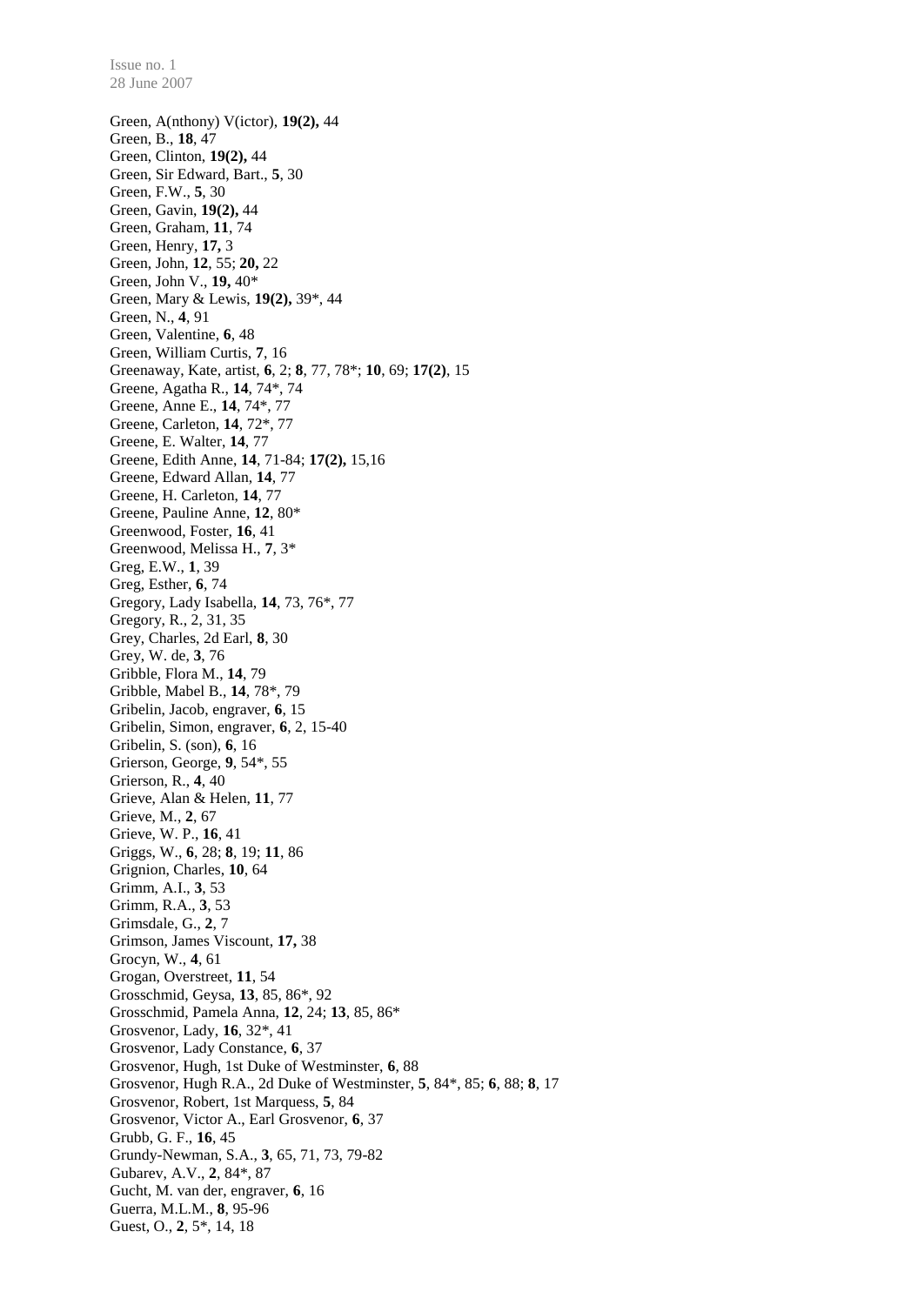28 June 2007 Guiccioli, T., **2**, 81 Guilford, 5th Earl of: see North, F. Guinness, Edward Cecil, **19,** 19 Gull, Sir W.C, **5**, 87\*; **6**, 88 Gull, W. W., **5**, 87 Gulliver, Charles, **8**, 88 Gulston, Joseph, **16**, 49, 50\* Gunning, Sir Robert, **10**, 65\*-66 Gunst, E.A., **4**, 65\*-67 Gurevich, M.M., **3**, 55 Gustaf Adolf, Prince, **3**, 92 Gustaf VI Adolf, King, **3**, 92 Gutch, Eliza, **5**, 26, 27\*, 28 Guthrie, James Joshua, **6**, 1, 4; **8**, 12; **17(2)**, 16 Guthrie, James, **4**, 48 Gwynn, Maude, **14**, 79 Gwynn, Neville, **14**, 79 Gwynn-Jones, P., **1**, 71 H.S.J., **16**, 45 H.W.J., **16**, 45 Haberman, A.M., **5**, 95, 96 Habershon, Mattw., **10**, 52 Hack, Bernard F., **13**, 88\*, 89 Haffner, William and Madge, **19,** 43\* Hagreen, A., **3**, 86, 89 Hagreen, J., **3**, 90 Hagreen, M., **3**, 90 Hagreen, Philip, **1**, 46-48; **3**, 49, 83-90; **5**, 100; **6**, 2; **12**, 60, 82; **13**, 49, 63 Hagreen, Walter, **10**, 84 Hague, Joan & Rene (J & R), **12**, 84\* Hague, Rene, **12**, 77\*, 78, 79 Haile Sellassie, Emperor, **10**, 90\*-93\*; **11**, 36-37 Hailstone, E., **5**, 23, 24\*, 25\*, 26 Hailstone, S.H., **5**, 25 Hakala, T., **1**, 4\* Hake, H.M., **1**, 82 Halberstam, E., **1**, 23 Halberstam, L., **1**, 23 Haldane, J., **2**, 30\*, 31, 35 Haley, Henry J., Haley, Henry James, **2**, 95; **6**, 4; **14**, 69; **17(2)**, 16 Halifax, Charles Wood, 1st Viscount, **8**, 30 Halkett, George Roland, **17(2),** 16-17 Halkett, J. R., **6**, 4 Hall (anonymous), **9**, 27\* Hall, Donald, **8**, 40 Hall, Bishop John, **19,** 51-52\*-55 Halla, J., 1, 54\* Halliday, Elizabeth Mary, **19(2),** 36, 37\*, 44 Hallifax, John, **10**, 74 Halloran, Laurence Hynes, **9**, 27, 28\*, 29 Hallowell, Benjamin, **13**, 60\*, 61 Hallowell, T. J., **16**, 41 Halstead, Revd. John, **20,** 22-23 Halter, **11**, 77, 78 Hamilton, Hon. Charles, **6**, 24\* Hamilton, Sir Edward, **19,** 19-20 Hamilton, Elizabeth, **6**, 24 Hamilton, Emily L., **5**, 79; **6**, 88 Hamilton, James, **6**, 24 Hamilton, James J., **5**, 79; **6**, 88 Hamilton, Sir John, Bart., **5**, 78\*; **6**, 88

Issue no. 1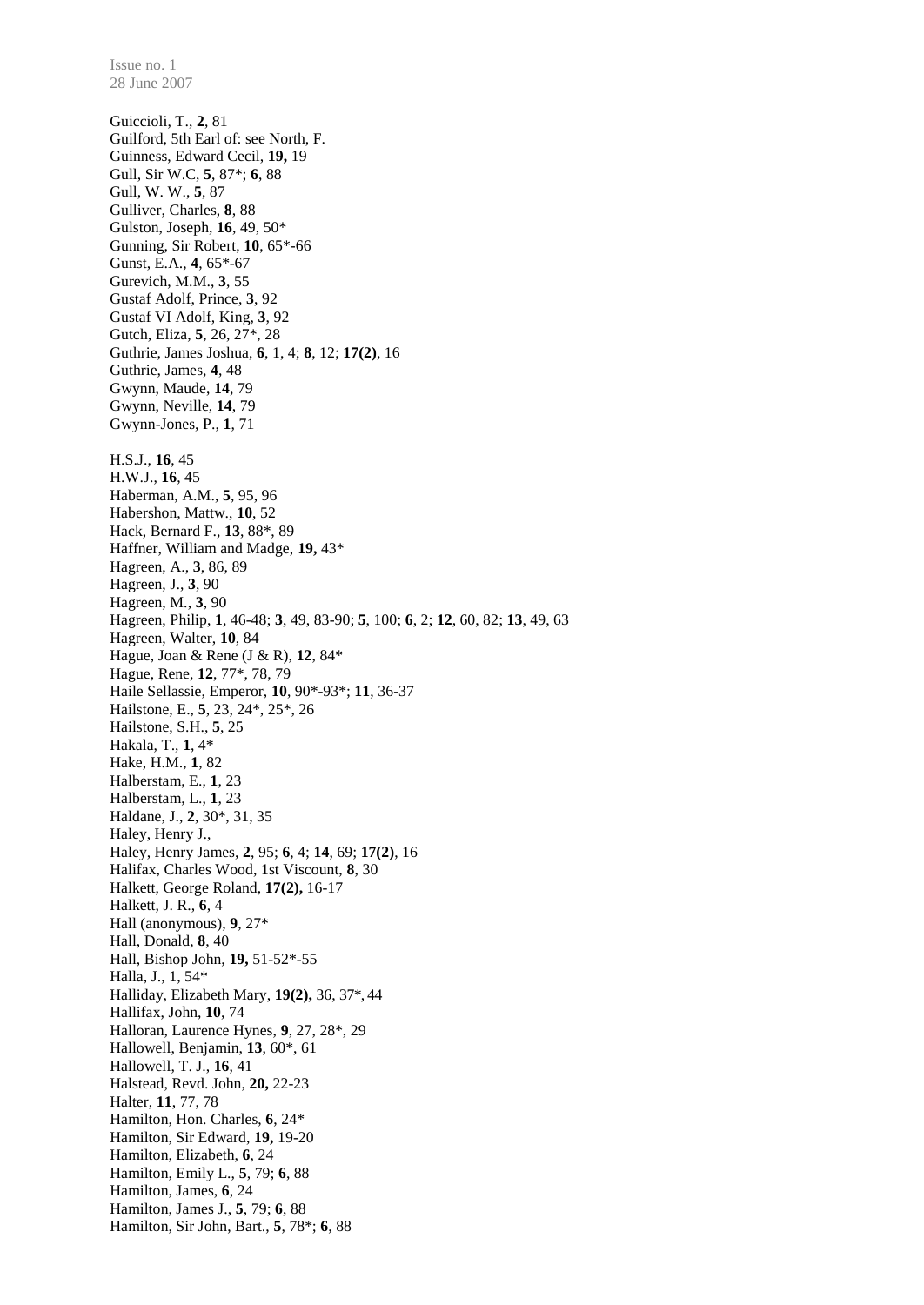Hamilton, Walter, **1**, 91; **9**, 1; 11, 50, 51; **14**, 56\*, 57 Hammerton, J. A., **18**, 13\*515 Hammon, K. E., **16**, 41 Hammon, S. O., **16**, 41 Hammond, F., **4**, 90 Hanbury-Williams, Sir John, **8**, 36 Hancock, Robert, engraver, **6**, 2, 3, 48; **8**, 6 Hand, John, **11**, 54 Handel Collection, **20(2),** 20\*, 21 Hanger, Major, **1**, 78 Hanmer, Sir Thomas, **14**, 58\*, 59 Hann, Florence, **11**, 78 Hannah, A., **16**, 41 Hannay, Sir S., Bart., **8**, 16\* Hannay, S., **2**, 35 Hannen, J., **3**, 77 Harbord, Sir Charles, **5**, 66 Harbord, E., **5**, 66; **6**, 88 Harbord, Edward, 3d Baron, E., **5**, 66; **6**, 88 Harbord-Hammond, R.M., Vice-Admiral, **5**, 66, 67\*; **6**, 88 Hardie, F., **5**, 9 Hardie, M., **1**, 82; **5**, 9 Hardinge, A., 2d Baron, **5**, 77; 6, 88 Hardinge, G.N., **5**, 77 Hardman, John, **8**, 6, 11 Hardman, John Jr., **8**, 6 Hardman Powell & Co., **8**, 6, 8, 11-13 Hardwicke, Baron, **3**, 79 Hardy, Dudley, **17(2),** 17 Hardy, T., **3**, 31; **4**, 52 Hardy, Thomas, **17,** 28 Hardy, William John, author, **1**, 90; **11**, 50, 51 Harland, Sir Robert, **10**, 82\*, 83, 84 Harland, Susanna, **10**, 84 Harley, Henrietta Cavendish, Countess of Oxford and Mortimer, **7**, 18\*, 19 Harman, M.C., **2**, 4\*, 7, 11, 18 Harman, T., **3**, 43\* Harmsworth, see Rothermere Harmsworth, Mary, **12**, 36\* Harper, Charles George, **17(2),** 17 Harper, Col. J. Ralph, **12**, 24 Harper, Joseph, **14**, 79 Harris, see also Temple Harris, Gen. George (1st Baron Harris), **5**, 74; **6**, 88; **18**, 28 Harris, 2nd Baron, **18**, 28, 29\* Harrison, A. St Barbe, **1**, 6\*; **13**, 49 Harrison, Ada May, **5**, 3 Harrison, J.A.C., engraver, **1**, 2, 28; **2**, 95-96; **3**, 61; **5**, 64, 66, 87, 88\*; **6**, 3, 86, 89, 90, 92; **8**, 35, 36\*, 37\*; **12**, 36 Harrison, M., **2**, 10 Harrison, Thomas Erat, designer, **6**, 4; **17(2)**, 17 Harrison, W., **20,** 23\* Harry, W. E., **14**, 87, 88\*, 94 Hart, John, **10**, 74 Hartek, M., **4**, 75 Hartmann, Georg, **17,** 4\* Hartog, A., **4**, 75, 79 Hartwell, P., **16**, 45 Harvard University, Center for Ukrainian Studies, **4**, 56, 58, 59 Harvey, Booty, **14**, 39 Harvey, Sir Eliab, **14**, 34, 35\* Hasegawa, K., **4**, 25, 27 Hashiguchi, Goyo, **4**, 21; **15**, 40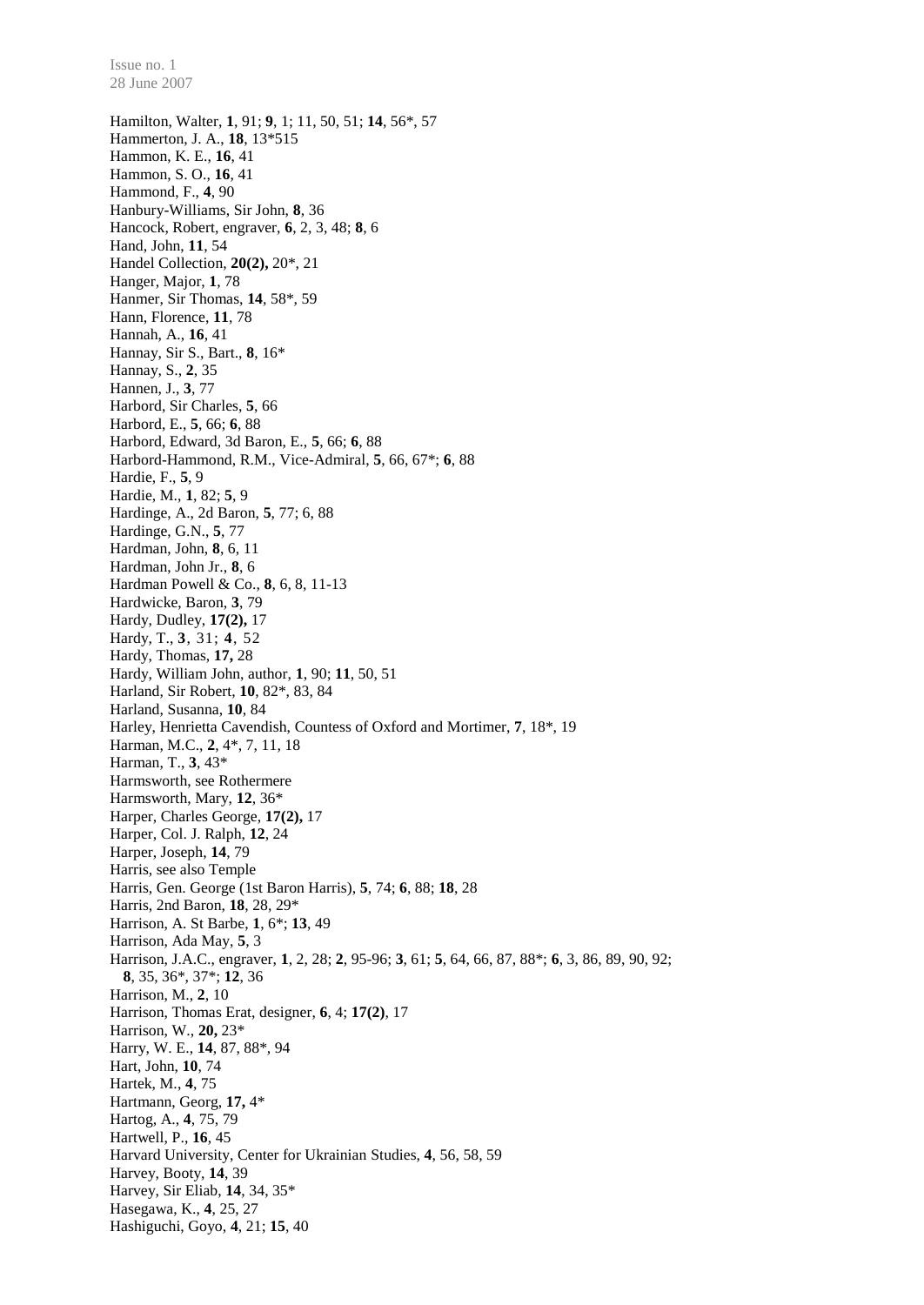Hashimoto, S., **4**, 22 Hawaii, C, **1**, 85 Hasell, E., **6**, 74 Haselwood, Jay, **11**, 42\*, 43 Haskoll family, **17,** 30-32 Haskoll, William, engraver, **6**, 4; **11**, 51; **17**, 29, 30\*-47\*, 48, rc\*; **19(2)**, 46, 47 Haskoll, William, junior, **17,** 31 Hassall, Joan, engraver, **1**, cover\*, 61, 84-86; **6**, 3; **9**, 7 Hassall, John, **1**, 85; **18**, 84-85\* Hasted, Edward, **15**, 56\*, 57 Hastings Corporation Library, **15**, 19\* Hastings, Francis J.C.W.P., Earl of Huntingdon, **20(2)**, 21, 23 Hauck, M., **4**, 74 Hautekiet, A., **1**, 52\*, 55, 57, 64 Havinden, Ashley, **14**, 7 Hawke, Lord, **13**, 52\*, 53 Hawkins, H. S., **14**, 48\*(facing) Hawkins, J., **5**, 61 Hawkins, Thos., **5**, 61; **6**, 88\*, 89 Hay, E.F., **2**, 6-8\*, 11,18 Hay, George, 1st Earl of Kinnoul, **5**, 64 Hay, Lady Georgina, **7**, 13 Haydn, F. J., **6**, 66 Hayes, James, **13**, 43 Haynes (?), **17,** 38 Haynes, J., **2**, 43, 46 Hazell, J.I., **8**, 12 Hazelwood see Haselwood Heal, Ambrose, **2**, 45; **7**, 46 Heald, Edith Skackleton, **18**, 65-66\*-67 Heald, Nora & Edith Shackleton, **18**, 66\*, 67 Healey, N. Lois, **6**, 71\* Heard, Sir Isaac, **13**, 57 Heath, James, **6**, 47 Heath, Nicholas (?), **17,** 38 Heathcote, Henry, **20,** 23 Heathcote, Sir Thomas, **20,** 24\* Heim, Bruno Bernard, **13**, 82\*-93 Heinemann, William, **15**, 6\*, 7, 16 Heissenbiittel, H., **4**, 85 Helard, C., **2**, 68, 70\*; **6**, 3; **8**, 33, 34, 37; **17(2)**, 18 Helen (Grosvenor), **16**, 32\*, 41 Hele-Shaw, H.S., **2**, 22, 23 Helfenbein, Walter, **10**, 95 Helkama, Hannele, **11**, 23\* Heller, C, **1**, 23 Heller, L., **1**, 23 Henderson, J., **4**, 5 Henderson, M. S., **16**, 41 Henderson Smith, see Smith Hendra, Peter, **14**, 85, 86\*, 87, 94 Henley, W. E., **15**, 8, 9\*, 16 Henniker, Sir John, **15**, 50\*-53 Henry IV, **8**, 26 Henry V, King, **2**, 63; **5**, 55, 56 Henry VI, **5**, 56 Henry VII, **5**, 56 Henry VIII, **5**, 58, 59, 88 Henshaw, William, engraver, **1**, 75, 82; **6**, 4; **11**, 50-71; **12**, 2-10 Henvill, Rev. James, **17,** 39\* Heraldry Society of Canada, **12**, 24 Herbert, **19,** 24 Herbert, George Sidney, **19**, 9\*, 33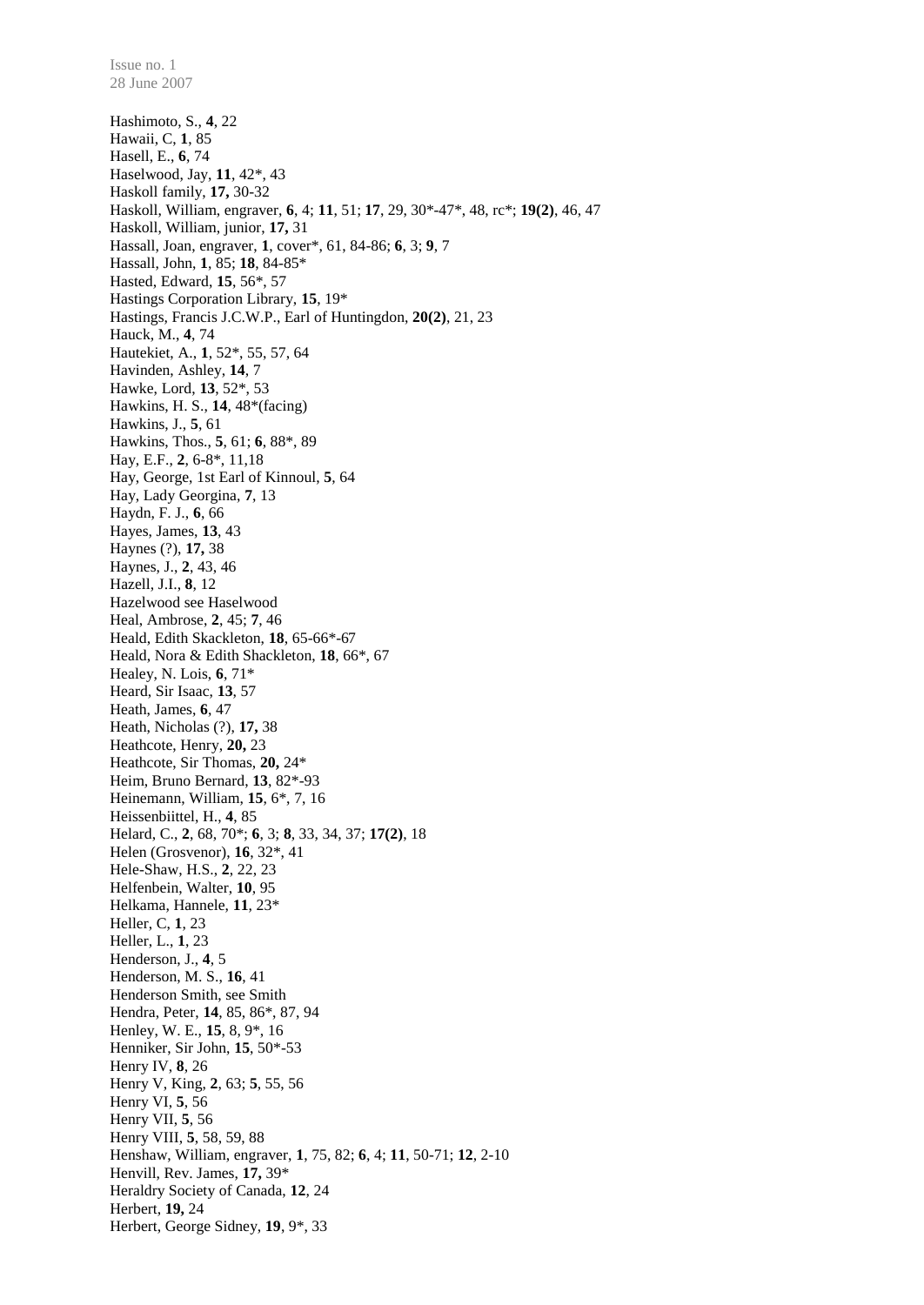Herbert, Muriel Katherine, **19**, 23\* Herbert, Patricia, **19**, 8\*, 24 Herbert, Reginald (of Caerdifi), **19**, 21\* Herbert, Sidney, Earl of Pembroke, **19**, 20\* Herbert, Thomas, 8th Earl of Pembroke, **6**, 28\*, 29 Herbst, B., **4**, 76, 79 Herefordshire Female Servants' Reward Society, **6**, 80\*-83 Herkomer, Sir H. von, **5**, 96 Hermes, Gertrude, **3**, 45; **6**, 41, 43, 44; **10**, 39 Heroux, Bruno, **10**, 8 Herre, Dr Paul, **10**, 95 Herrero, José, **12**, 96 Herring, J.J., **8**, 66\*, 69, 73 Herrmans, -, 5, 44 Herusch, H., **3**, 14, 15\* Herusch, L., **3**, 14, 15\* Hesketh, F., **1***,* 38 Hevryk, S., **4**, 55, 58 Hevryk, T., **4**, 55, 58 Hewitt, J., **3**, 77 Hextall, **2**, 33, 35 Heymowski, A., **3**, 92 Heytesbury House, **13**, 51\* Heytesbury, Lord, **13**, 50 Heytesbury, W.H.A. a'Court, 2d Baron, **5**, 66, 67; **6**, 89 Heywood, B. A., **20**, 56\*, 57 Heywood, Noel, **6**, 74, 75\* Heywood, Samuel, **3**, 80; **11**, 65, 66\*, 67 Hibbart, William, **11**, 50, 51 Hide, Thomas, Cambridge, **11**, 66\*, 67 Hieronymussen, Paul, **8**, 40 Higginson, Nesta, **14**, 73, 79 Higgs, William, **6**, 37 Higham, C., **1**, 73 Hill, Ern[est] Frederick, Birmingham School artist, **6**, 4, 50, 69-75\*; **17(2)**, 19 Hill, H., **3**, 80 Hill, Viola, **6**, 74 Hill, W.J.R., **6**, 69, 70\*, 74 Hingeston, Robert & Peter, **9**, 40, 41, 43, 45 Hinterhuber, E., **1**, 58\* Hinterhuber, H., **1**, 58\* Hiratsuka, U., **4**, 24 Hirsch, **19(2)**, 60\*, 61 Hirschfelder, M., **4**, 75, 79 Hirst, John, **9**, 4 Hiscoe, Arthur Winthrop, **12**, 24 Hnizdovsky, J., **4**, 1-2, 51-60\* Hnizdovsky, M.-M., **4**, 55, 58 Hnizdovsky, S., **4**, 52, 57, 58 Hoadly, John, **20,** 24-25\* Hoare, **16**, 41 Hoare, G., **2**, 35 Hoare, Lady see Joan, Hoare, Henry, **19,** 55 Hoare, Sir Reginald Hervey see Rex, Hoare, Sophia Merrik, **19(2),** fc\*, 16-17 Hobson, Kenneth, **20(2),** fc\*, 2\*-34 Hodgkin, Dorothy, **8**, 38 Hodgkin, T. E., **2**, 96 Hodson, Thomas, **11**, 54 Hofen, J. von, **3**, 23\*, 24 Hogarth, William, engraver, **6**, 40; **14**, 57; 15, 59, 63 Hogg, T. J., **8**, 53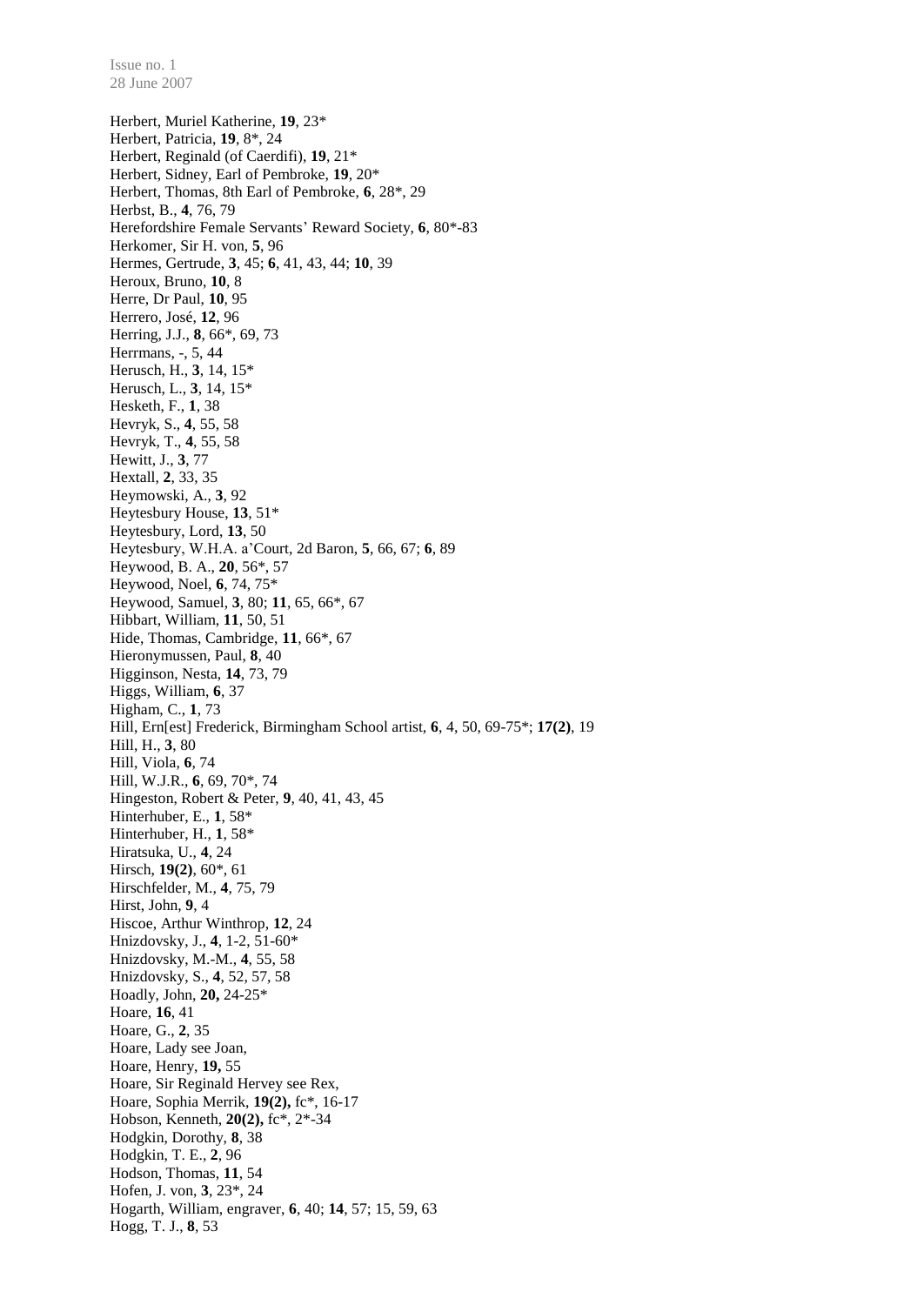28 June 2007 Hogg, W., **6**, 4 Hogg, Warrington, **17(2)**, 19 Hoghton, Sir H.B., **1**, 81 Hoghton, Sir James de, **5**, 61 Hoghton, R., **5**, 61; **6**, 86 Holand, Joseph, **18**, 76 Holden, Mary, **17,** 40 Hole, Rev. Samuel Reynolds, **12**, 36, 37 Holian, V.E., **4**, 52, 58 Holl O., **1**, 62\* Holland, 1st Baron: see Fox, Henry Holloway, Edgar, **3**, 49, 88-90\*; **6**, 3 Hollar, W., engraver, **6**, 15; **14**, 6, 7\*, 8 Hollyer, C., **1**, 68 Holme, C., **1**, 42 Holme, Charles, **13**, 13; **17(2),** 5, 19 Holme, Geoffrey, **13**, 16, 26 Holme, Vera L., **13**, 13, 16\*, 24 Holmes, Sir L.W., Bart., **5**, 67 Holmes, Sir Richard Rivington, **20(2)**, 55-56\* Holmes, Sir Robert, Admiral, **5**, 66; **13**, 50 Holmes, R.Y., **6**, 74 Holmes, Thomas, **6**, 18 Holmes, William, **6**, 18, 19\* Holmes à Court, **13**, 50 Holroyd, Sir Charles, **17(2)**, 19 Holroyd, G. S., **3**, 77 Holstein, Karl-Friedrich, Duke of, **3**, 52 Holt, J., **3**, 67, 77 Holz, L., **1**, 23 Homburger, A., **1**, 23 Home, Earl of, **2**, 35 Homer, **4**, 71 Honeyman, T.J., **8**, 56\*, 61 Honiton Circulating Library, **14**, 5\* Honyman, G.E., **3**, 80 Hoo, J., **3**, 67, 80 Hood, Viscount, **13**, 53, 54\* Hood, Alexander Nelson, **13**, 55\* Hood, K., **1**, 58\* Hooke, Edmund, **20**, 25 Hooke, J., **3**, 67, 72 Hooper, G., **1**, 43 Hooper, Mrs. G., **6**, 8 Hooper, W. H., **6**, 6\*, 7\*, 8\* Hope, **2**, 35 Hope, J. H., **5**, 11, 12 Hope, Thereze Mary, **13**, 49 Hopkinson, J., **17**, 2\* Hopson, W. F., **4**, 49 Hopton, John, **10**, 64 Hopwood, F. J., **4**, 91 Horan, T., **4**, 94 Horne, Herbert Percy, **17(2)**, 20 Hornung, M. V., **9**, 93-94 Horrell, **16**, 41 Hospital for Sick Children, Toronto, **12**, 24 Hotham, Lord, **13**, 55\* Houblon, John, **20**, 26\*-27 Hourihan, J., **16**, 41 House, F. G., **2**, 95 Housman, Laurence, author and artist, **4**, 48; **6**, 4; **17(2)**, 20 Hove, Central Library, **12**, 36

Issue no. 1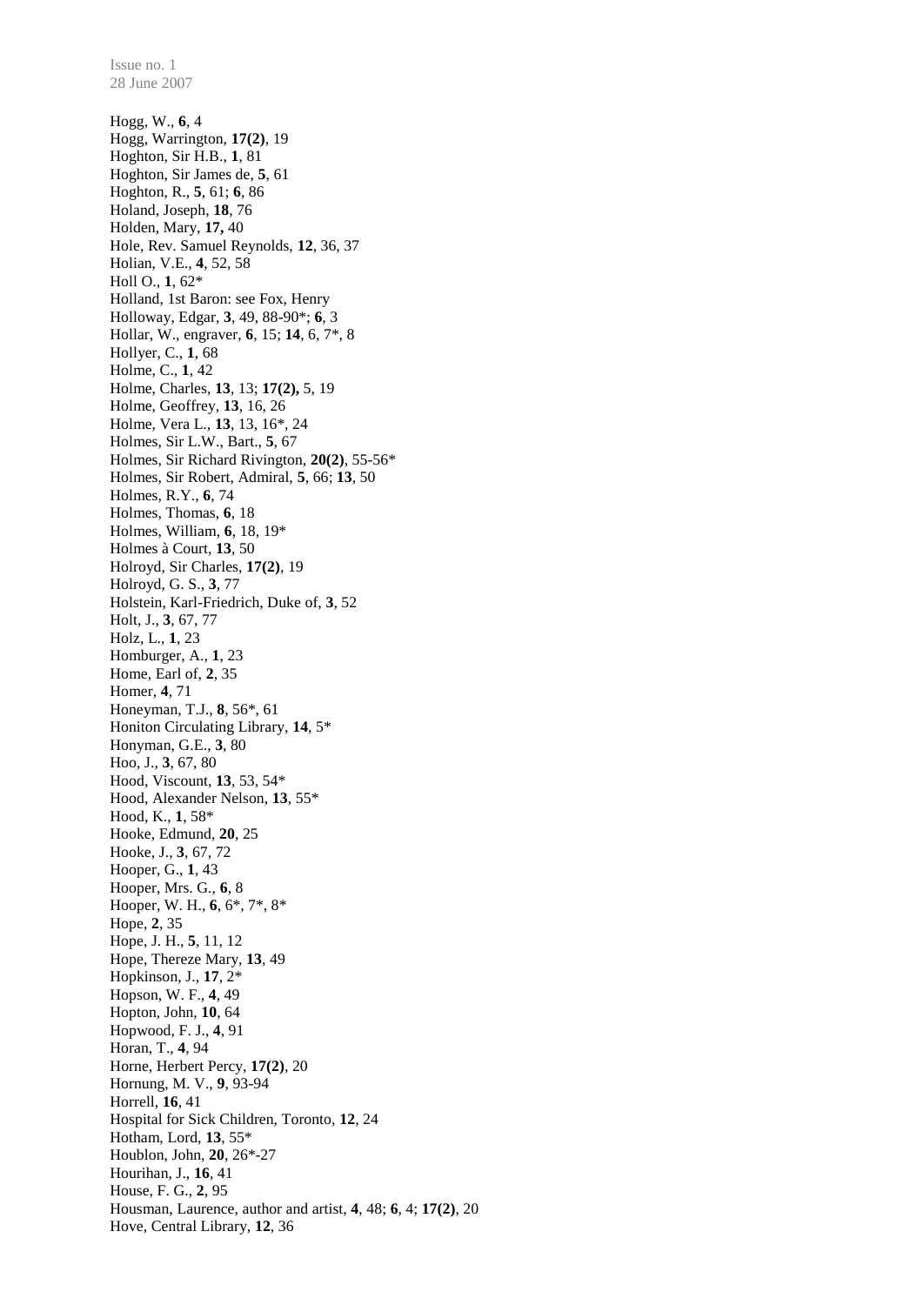Howard, Anne, **5**, 59 Howard, Charles, Earl of Carlisle, **20,** 54\*. 55 Howard, Dorothea L., **8**, 8 Howard, D.S., **2**, 2, 29-40 Howard, Edward, 9th Duke of Norfolk, **6**, 89\* Howard, Henry, **5**, 59 Howard, J.J., **4**, 5 Howard, Juliana, **5**, 59 Howard, P., **5**, 59 Howard, T., Duke of Norfolk, **5**, 58 Howard, Worth & Muriel, **11**, 79\* Howarth, Albany E., **17(2),** 20 Howe, E.R.J. Gambier, cataloguer of Franks and Marshall, **1**, 90; **6**, 30 Howell, P., **16**, 45 Howlett, Bartholomew, engraver, **6**, 47 Hubbard, William, 9, 40 Hucks, Anthony & Audrey, **9**, 29 Hucks, J., **9**, 29\*, 30 Huddlestone, J.W., **3**, 77, 81 Hudson, Giles, **10**, 74 Hudson, Marion F., **7**, 38 Hudson, R.A., **2**, 62\*, 64 Huffert, H., **1**, 55 Hughes, **19(2)**, 2\*, 11 Hughes, Philippa Swinnerton, **17(2),** 20 Hughes, R. B., **11**, 2 Hughes, S., **5**, 26 Hughes-Stanton, Blair, engraver, **7**, 27, 29, 83, 84 Hugo, T., **7**, 53 Hugonin, Frank, **20,** 27\*-28 Humberston, -, **5**, 51 Hume, Alexander, Earl of Marchmont, **5**, 67; **6**, 89; **8**, 21 Hume, Hon. Sir Andrew, **5**, 67; **6**, 89 Hume, Sir G., **1**,81 Hume, J., **1**, 45 Hume, P., Earl of Marchmont, **5**, 67\*; **6**, 89 Humphery-Smith, C. R., **13**, 85 Hungerford, **5**, 51 Hungerford-Pollen, Sir John Lancelot, **13**, 71, 72\* Hunloke, Sir H., Bart., **5**, 51 Hunt, J. T., **16**, 33, 35 Hunt, L., **4**, 7 Hunt, Maxine, **8**, 82\*, 85, 88 Hunt, Sidney, **10**, 91; **16**, 33, 35, 37 Hunt, William George, **18**, 54\* Huntingdon, Francis Earl of, **20(2),** 21, 23 Huntingdon, Selina Hastings, Countess of, **8**, 92 Huntingdon, Theophilus Hastings, 9th Earl of, **8**, 92 Huntington Library, **9**, 48\* Huntly, Georgiana, **11**, 64 Hupp, Otto, **10**, 5 Hurburd, R. W., **16**, 41 Hussey, **2**, 35 Hussey, C. S., **18**, 78\*, 79 Hussey, W. H., **18**, 79 Hutchings, Kevin, **12**, 24 Hutchinson, Charles Walsham, **12**, 66\*, 67 Hutchinson, Richard Walter John Hely-, Earl of Donoughmore, **19**, 25 Hutchinson, St John, **15**, 82\*, 85 Huten, U. von, **3**, 24 Huttenlocher, -, **5**, 44 Huxford, J.F., **5**, 53, 59, 60, 83, 84 Huxley, J. F. Memorial Prize, **3**, 34\*, 41